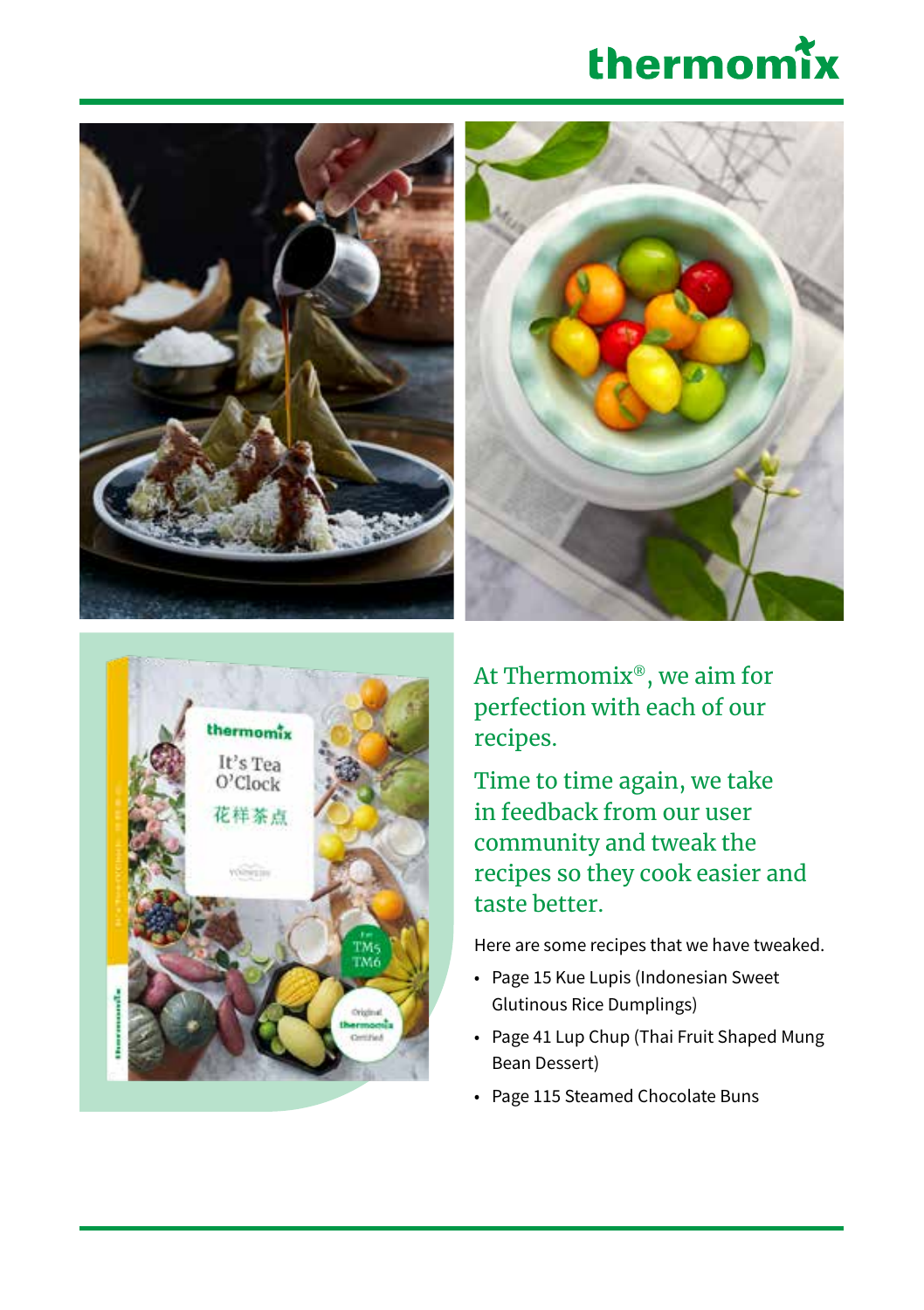# Kue Lupis (Indonesian Sweet Glutinous Rice Dumplings)

### **INGREDIENTS Kue lupis**

30 pandan leaves, cleaned, patted dry with paper towel and cut in 10 cm length 1450 g water 250 g glutinous rice, rinsed 1½ tsp salt 8 banana leaves, cleaned, cut in strips (3 cm x 30 cm) 250 g fresh grated coconut

### **Gula Melaka syrup**

150 g palm sugar (gula Melaka), cut in chunks (2 cm) 50 g water 30 g caster sugar ½ tsp salt 2 pandan leaves, tied into a knot

### **USEFUL ITEMS**

muslin cloth toothpicks heat-resistant tray (Ø 20 cm)

### **PREPARATION**

### **Kue lupis**

- **1.** Place pandan leaves and 50 g water in mixing bowl, blend **30 sec/speed 10**. Transfer to a muslin cloth and squeeze out pandan juice. Set aside.
- **2.** Place a bowl on mixing bowl lid, weigh in glutinous rice and 200 g water. Add reserved pandan juice and soak for 4 hours or overnight. Drain through simmering basket. Add 1/2 tsp salt to the bowl and mix with spatula. Set aside.
- **3.** Fold a banana leaf to make a cone shape. Fill up with soaked rice until ⅔ full. Fold the top of the leaf over filling and fold the two sides over. Seal with a toothpick. Repeat with remaining rice and leaves until finished.
- **4.** Place a heat-resistant tray (Ø 20 cm) on mixing bowl lid, weigh in grated coconut. Add 1 tsp salt to the tray and mix. Arrange in Varoma dish and set aside.
- **5.** Place 1200 g water in mixing bowl, insert simmering basket, add rice parcels to it. Set Varoma with grated coconut into position, steam **40 min/Varoma/speed 2.5**. Remove Varoma and set aside.
- **6.** Transfer steamed rice dumplings to a plate and let cool. Unwrap banana leaves and coat sweet glutinous rice dumplings with reserved grated coconut. Place on a serving plate and set aside.

### **Gula Melaka syrup**

**7.** Place palm sugar, water, caster sugar, salt and pandan leaves in mixing bowl, cook **10 min/Varoma/speed 1**. Drizzle syrup over sweet glutinous rice dumplings. Serve immediately.

|   | . .<br>۰. |  |
|---|-----------|--|
| ľ |           |  |
|   |           |  |
|   | -         |  |
|   |           |  |

water or wilt the leaves over an open flame for a few seconds before wrapping.











H-n

*Nutritional values per piece:* Energy 322 kcal/ Protein 3 g/ Carbs 36 g/ Fat 20 g/ Sodium 600 mg/ Dietary fibre 5 g

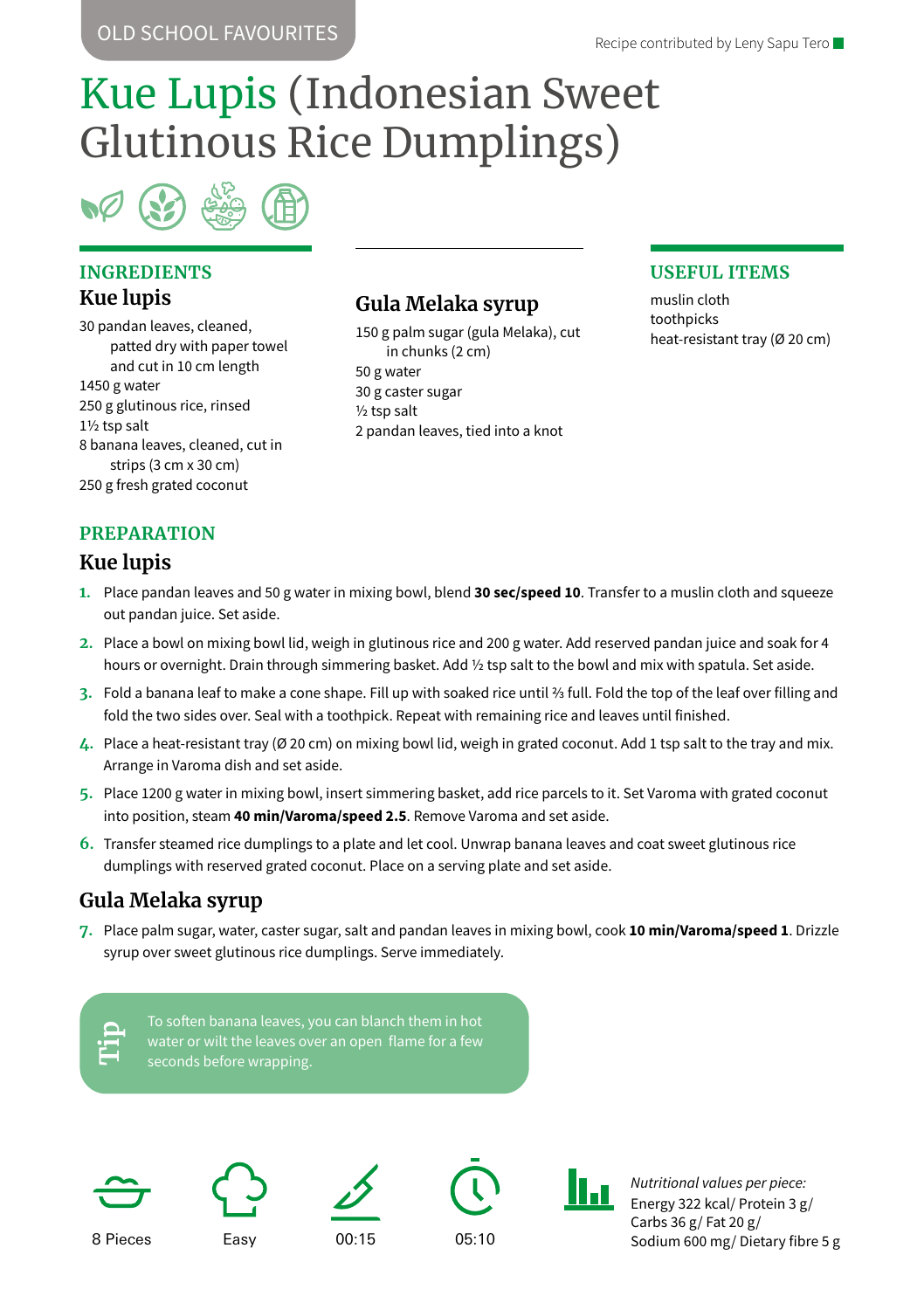## 印尼三角椰丝糯米糕

#### 食材

#### 三角椰丝糯米糕

30片 班兰叶, 洗净, 利用厨用纸 巾拍干并剪成10公分长 1450克 水 250克 糯米, 洗净 1½茶匙 盐 8片 香蕉叶, 洗净, 剪成条状(3公 分 x 30公分) 250克 鲜磨椰丝

### 椰糖浆 150克 椰糖, 切块(2公分)

50克 水 30克 细砂糖 ½茶匙 盐 2片班兰叶, 绑成结

#### 实用配件

细棉纱布 牙签 耐热盘(Ø 20公分)

#### 做法

#### 三角椰丝糯米糕

- **1.** 将班兰叶和50克水放入主锅,以**30秒/速度10**搅打。转移至一个细棉纱布上并挤出班兰汁。置于一旁待用。
- **2.** 将一个碗置放在主锅盖上,放入糯米和200克水称重。加入备用的班兰汁并浸泡4小时或隔夜。利用网锅沥干。在 碗里加入½茶匙盐并利用刮刀棒搅拌。置于一旁待用。
- **3.** 把1片香蕉叶卷成圆锥形。将已浸泡的糯米装入香蕉叶里至⅔满。把香蕉叶的顶部折起并盖在糯米上。过后,再把 两端折叠起来。利用牙签封好叶片。重复此步骤直至用尽所有糯米和香蕉叶。
- **4.** 将一个耐热盘(Ø 20公分)置放在主锅盖上,放入椰丝称重。在盘里加入1茶匙盐混合。把盘放入蒸锅内并置于一旁 待用。
- **5.** 将1200克水倒入主锅,置入网锅,加入糯米包裹至网锅内。架上含有椰丝的蒸锅组,以**40分/Varoma/速度2.5**蒸 煮。取下蒸锅组并置于一旁。
- **6.** 把蒸好的糯米包裹转移至一个盘上并让其冷却。将香蕉叶拆开并把糯米糕裹上备好的椰丝。置放在盛盘上并置 于一旁待用。

#### 椰糖浆

**7.** 将椰糖、水、细砂糖、盐和班兰叶放入主锅,以**10分/Varoma/速度1**烹煮。把糖浆淋在糯米糕上。即刻享用。

欲软化香蕉叶,您可在包裹前把叶片放入热水汆烫 **贴士** 或在炉火上烤几秒钟。











每块的营养价值*:* 热量 322 kcal/ 蛋白质 3 g/ 碳水化合物 36 g/ 脂肪 20 g/ 钠 600 mg/ 膳食纤维 5 g

8块份量 简易 00:15 05:10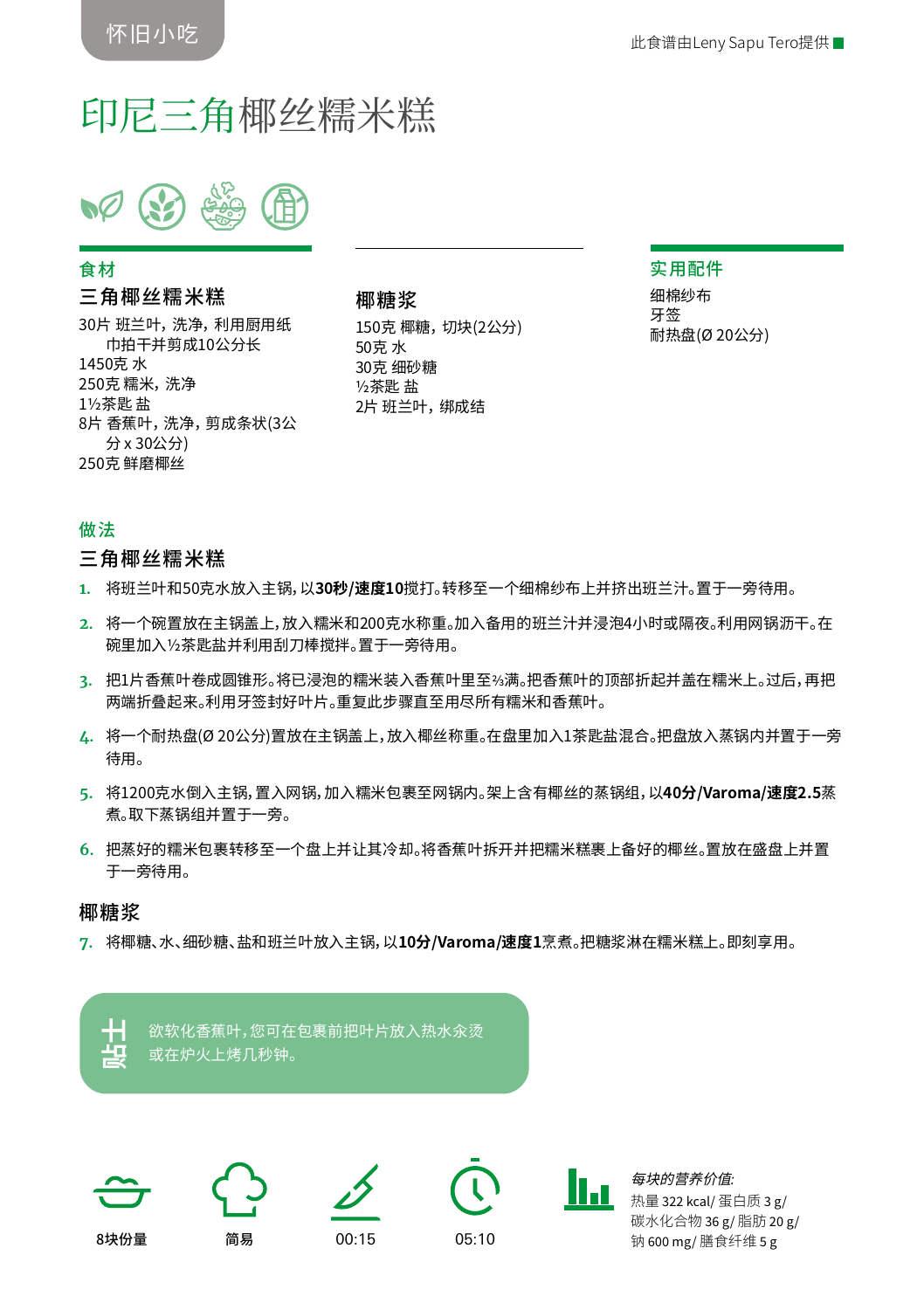OLD SCHOOL FAVOURITES

# Lup Chup (Thai Fruit Shaped Mung Bean Dessert)

#### **INGREDIENTS**

700 g water 65 g mung bean splits, soaked for 4 hours or overnight, drained 90 g caster sugar 100 g coconut milk 1 pinch salt 3-6 drops yellow food colouring

3-6 drops orange food colouring 3-6 drops green food colouring 3-6 drops red food colouring 2 tsp agar-agar powder ½ tsp gelatin powder

#### **USEFUL ITEMS**

toothpicks paint brushes Styrofoam board

#### **PREPARATION**

- **1.** Place 500 g water in mixing bowl, insert simmering basket, weigh soaked mung bean splits into it, set Varoma into position, steam **20 min/Varoma/speed 2**. Remove simmering basket with spatula. Empty mixing bowl.
- **2.** Place steamed mung bean splits, 40 g caster sugar, coconut milk and salt in mixing bowl, blend **1 min/speed 8**. Scrape down sides of mixing bowl with spatula.
- **3.** Cook **13 min/100°C/speed 2.5** until it has thickened and formed a paste (see tips). Transfer paste to a bowl and let cool for 30 minutes. Clean mixing bowl.
- **4.** Divide paste into 20 pieces (approx. 10 g each, see tips). Form desired fruit and vegetable shapes and insert a toothpick into each. Using paint brushes and natural food colouring (see manufacturer's instructions), glaze fruit and vegetable pieces with desired colour and pin them on a Styrofoam board. Set aside for 10 minutes to dry.
- **5.** Place 200 g water, agar-agar powder, gelatin powder and 50 g caster sugar in mixing bowl, cook

#### **5 min/120°C/speed 2**.

- **6.** Dip coloured fruit and vegetable pieces in agar-agar mixture. Pin them back to the Styrofoam board and set aside in refrigerator for 10 minutes. Serve chilled.
	- You may wish to double check after step 3 as older beans cook faster compared to newer beans. Mung bean paste is too dry to shape, mix it with a few drops of water to soften it before shaping.
	- Cover the unused mung bean paste dough with cling film to prevent it from drying out.
	- If you don't have Styrofoam board, use plain dough, potatoes or a carrot instead to pin the fruit and vegetable pieces.
	- Replace liquid food colouring with powdered colouring or gel colouring. Mix with warm water before using, adjust colour intensity according to personal preference.
	- Use a toothpick to draw lines and patterns onto the fruit and vegetable pieces.
	- If agar-agar mixture has hardened, transfer back into mixing bowl, reheat **3 min/100°C/speed 2**.
	- Keep Lup Chup in an airtight container and store in the refrigerator for up to 5 days.



**Tips**









*Nutritional values per piece:* Energy 49 kcal/ Protein 0 g/ Carbs  $10 g$  Fat  $1 g$ Sodium 30 mg/ Dietary fibre 0 g

15 Pieces Easy 00:20 02:20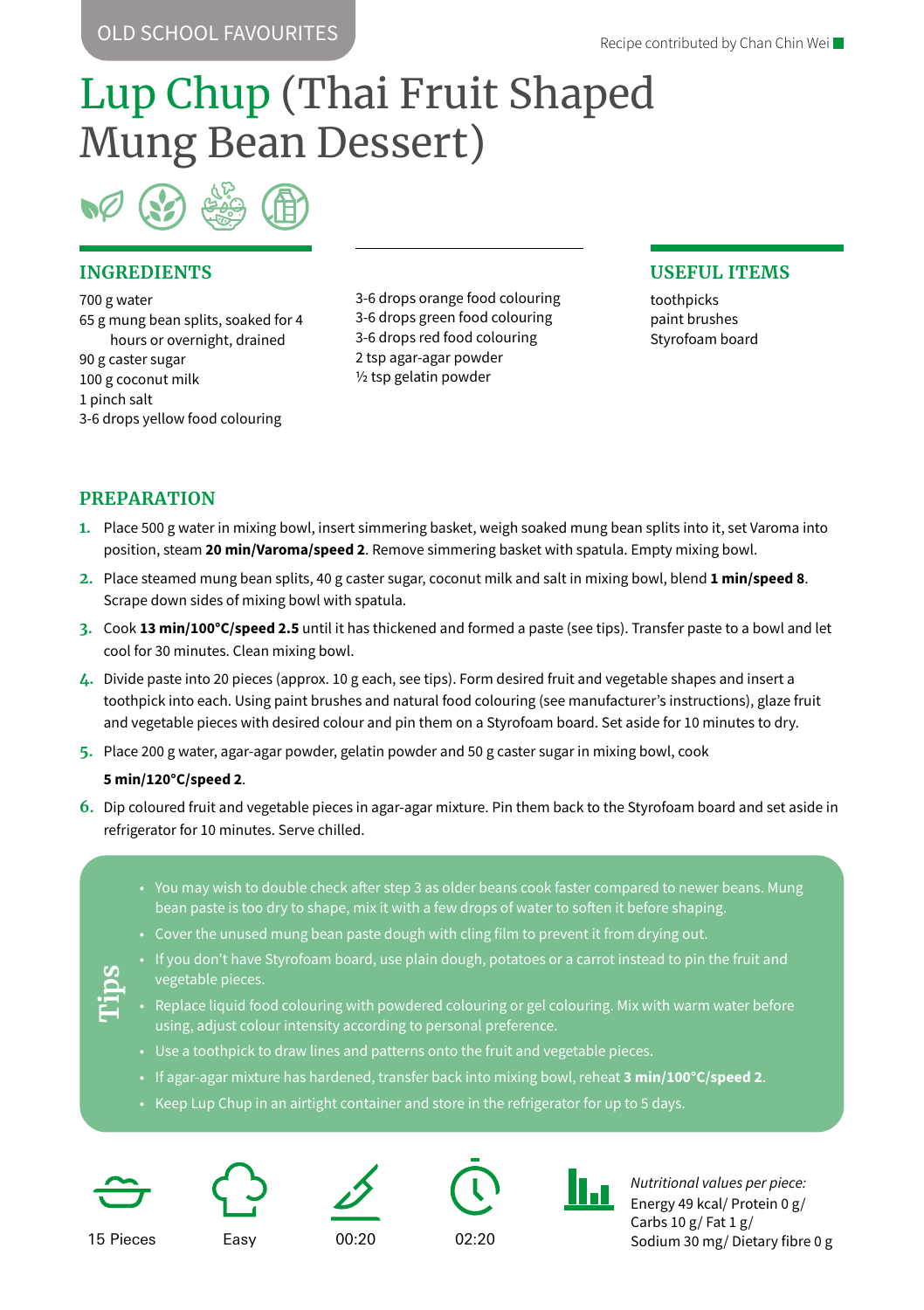# 露楚 (泰国果蔬豆沙甜点)

#### 食材

700克 水 65克 绿豆瓣, 浸泡4小时或隔夜, 沥干 90克 细砂糖 100克 椰浆 1小撮 盐 3-6滴 食用黄色素

3-6滴 食用橙色素 3-6滴 食用绿色素 3-6滴 食用红色素 2茶匙 燕菜粉 ½茶匙 明胶粉

实用配件 牙签 画笔 泡沫塑料板

#### 做法

- **1.** 将500克水倒入主锅,置入网锅,放入浸泡的绿豆瓣称重,架上蒸锅组,以**20分/Varoma/速度2**蒸煮。利用刮刀棒 辅助将网锅取出。清空主锅。
- **2.** 将蒸好的绿豆瓣、40克细砂糖、椰浆和盐放入主锅,以**1分/速度8**搅打。利用刮刀棒将食材刮至主锅底。
- **3.** 再以**13分/100°C/速度2.5**烹煮直至浓稠并呈膏状。转移至一个碗中并待凉30分钟。清洁主锅。
- **4.** 把绿豆沙平均分成20块豆沙团(每块约10克) (参考贴士)。将每一块豆沙团捏成喜爱的水果和蔬菜形状并在每块 整形好的豆沙团中插入一根牙签。利用画笔和天然食用色素(参考制作商的说明),给水果和蔬菜块上色,然后钉 在泡沫塑料板上。置于一旁晾干10分钟。
- **5.** 将200克水、燕菜粉、明胶粉和50克细砂糖放入主锅,以**5分/120°C/速度2**烹煮。
- **6.** 将已上色的水果和蔬菜块浸入燕菜混合物里,再把它们钉回泡沫塑料板上,然后置放在冰箱里10分钟凝固。可当 冷食享用。
	- 请在步骤3后确认绿豆沙的状态,因为旧豆会比新豆更快煮熟。绿豆沙过干而无法成型,可加入几 滴的水混合以使其软化。
	- 将待用的绿豆沙盖上保鲜膜以避免变干燥。
	- 您可使用面团、马铃薯或红萝卜取代泡沫塑料板来钉上水果和蔬菜块。
	- 可使用粉状或胶状食用色素取代液体食用色素。使用前先加入温水混合,根据个人的喜好调色。
	- 利用一根牙签在水果和蔬菜块上画上一些线条和图案。
	- 若燕菜混合物已硬化,将其转移至主锅,以**3分钟/100°C/速度2**加热。 15块份量 简易 00:20 02:30 **贴士**
		- 将露楚放入一个密封罐里并存放在冰箱长达5天。











每块的营养价值*:* 热量 49 kcal/ 蛋白质 0 g/ 碳水化合物 10 g/ 脂肪 1 g/ 钠 30 mg/ 膳食纤维 0 g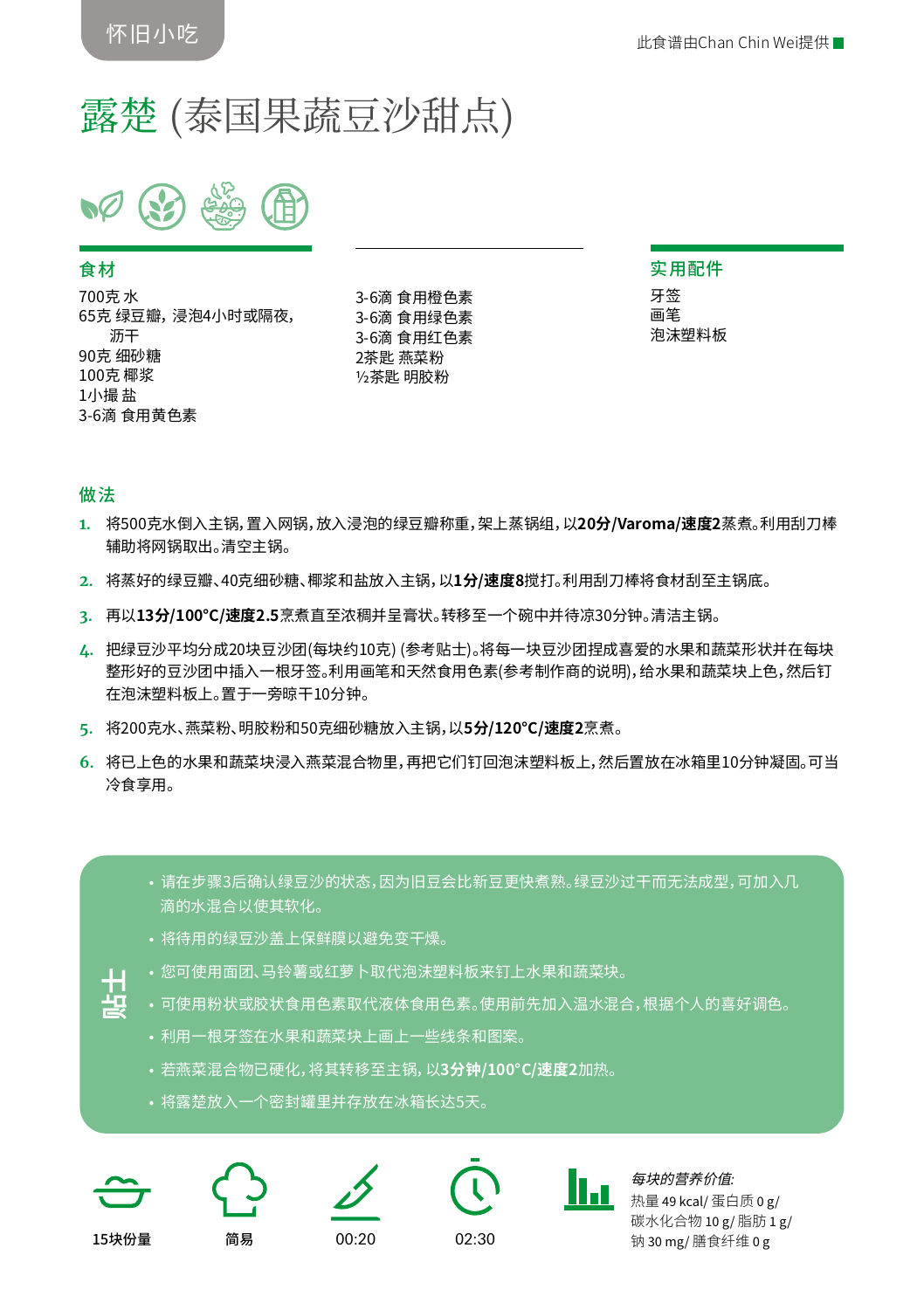# Steamed Chocolate Buns



#### **INGREDIENTS**

30 g butter, softened at room temperature, plus extra for greasing 100 g eggs 70 g fresh milk 1 tspdried yeast powder 30 g caster sugar

260 g bread flour 10 g cocoa powder ½ tsp salt 1000 g water

#### **USEFUL ITEMS**

round tray (Ø 20 cm) pastry mat cling film

#### **PREPARATION**

- **1.** Grease a round tray (Ø 20 cm) with a layer of butter. Set aside.
- **2.** Place eggs, milk, yeast and sugar in mixing bowl, heat **1 min 30 sec/37°C/speed 2**.
- **3.** Add bread flour, cocoa powder, butter and salt, mix **30 sec/speed 6**. Then knead **Dough /3 min**.
- **4.** Transfer dough to a pastry mat, form dough into a ball shape and cover with cling film. Leave in a warm place to proof until doubled in size (approx. 45 minutes).
- **5.** Punch down to deflate dough. Roll dough into a log shape. Divide dough into 8 portions with spatula and form each portion into a ball shape. Place all 8 doughs on prepared round tray and cover with cling film. Place round tray in Varoma dish, close Varoma lid and leave in a warm place to proof again until doubled in size (approx. 45 minutes).
- **6.** Place water in mixing bowl, set Varoma with doughs into position, steam **40 min/Varoma/speed 2**. Remove Varoma and set aside. Carefully remove cling film and transfer steamed buns to a serving plate. Serve warm.











*Nutritional values per portion:* Energy 187 kcal/ Protein 7 g/ Carbs 29 g/ Fat 5 g/ Sodium 169 mg/ Dietary fibre 1 g

8 Portions Easy 00:05 02:20